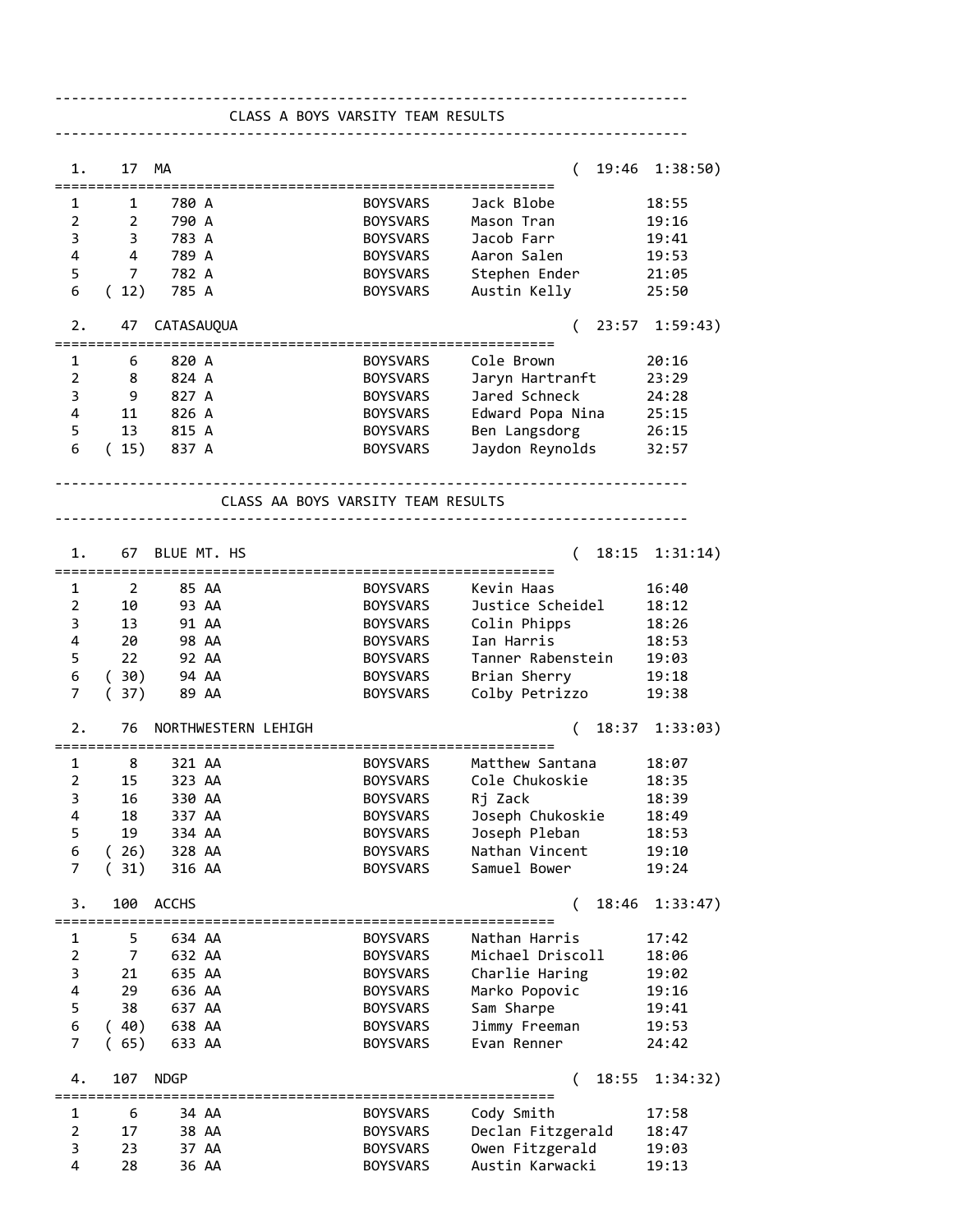| 5                       | 33               |               | 35 AA                     | <b>BOYSVARS</b>                     |                 | Bryson Vaughn      |          |       | 19:31    |
|-------------------------|------------------|---------------|---------------------------|-------------------------------------|-----------------|--------------------|----------|-------|----------|
| 6                       | (36)             |               | 41 AA                     | <b>BOYSVARS</b>                     |                 | Chad Albanese      |          |       | 19:38    |
| $\overline{7}$          | (54)             |               | 39 AA                     | <b>BOYSVARS</b>                     |                 | Connor Duffy       |          |       | 21:27    |
| 5.                      | 108              | PEN ARGYL     |                           |                                     |                 |                    | (        | 18:40 | 1:33:17) |
| 1                       | 1                |               | 6 AA                      | <b>BOYSVARS</b>                     |                 | Anthony Coppolella |          |       | 16:36    |
| $\overline{2}$          | 14               |               | 8 AA                      | <b>BOYSVARS</b>                     |                 | Nathan Debellis    |          |       | 18:28    |
| 3                       | 27               |               | 10 AA                     | <b>BOYSVARS</b>                     |                 | Joshua Deremer     |          |       | 19:12    |
| 4                       | 32               |               | 9 AA                      | <b>BOYSVARS</b>                     |                 | Ryan Debellis      |          |       | 19:30    |
| 5                       | 34               |               | 12 AA                     | <b>BOYSVARS</b>                     |                 | Blake Gill         |          |       | 19:31    |
| 6                       | (52)             |               | 18 AA                     | <b>BOYSVARS</b>                     |                 | Hunter Weaver      |          |       | 20:58    |
| $\overline{7}$          | (61)             |               | 17 AA                     | <b>BOYSVARS</b>                     |                 | Daniel Tomczyk     |          |       | 22:33    |
| 6.                      | 146              | PALISADES     |                           |                                     |                 |                    | (        | 19:18 | 1:36:29) |
| 1                       | 3                | 351 aa        |                           | <b>BOYSVARS</b>                     |                 | Thomas Smigo       |          |       | 17:30    |
| $\overline{2}$          | 11               | 348 aa        |                           | <b>BOYSVARS</b>                     |                 | Theodore Koven     |          |       | 18:20    |
| 3                       | 39               | 347 aa        |                           | <b>BOYSVARS</b>                     |                 | Mitchell Campbell  |          |       | 19:47    |
| 4                       | 46               | 354 aa        |                           | <b>BOYSVARS</b>                     |                 | Ben Pentecost      |          |       | 20:26    |
| 5                       | 47               | 349 aa        |                           | <b>BOYSVARS</b>                     |                 | Matthew McClintic  |          |       | 20:26    |
| 6                       |                  | 352 aa        |                           |                                     |                 | Cole Smith         |          |       |          |
| $\overline{7}$          | (48)             |               |                           | <b>BOYSVARS</b>                     |                 |                    |          |       | 20:27    |
|                         | (49)             | 350 aa        |                           | <b>BOYSVARS</b>                     |                 | Liam McDowell      |          |       | 20:42    |
| 7.                      | 157              | <b>BANGOR</b> | ========================= | =================================== |                 |                    | (        | 19:26 | 1:37:10) |
| 1                       | 4                | 710 AA        |                           | <b>BOYSVARS</b>                     |                 | Marino Bubba       |          |       | 17:32    |
| 2                       | 24               | 711 AA        |                           | <b>BOYSVARS</b>                     |                 | Mike Coleman       |          |       | 19:05    |
| 3                       | 41               | 715 AA        |                           | <b>BOYSVARS</b>                     |                 | Jeffrey Steinert   |          |       | 20:02    |
| 4                       | 43               | 712 AA        |                           | <b>BOYSVARS</b>                     |                 | Trever Weidman     |          |       | 20:10    |
| 5                       | 45               | 713 AA        |                           |                                     |                 |                    |          |       |          |
|                         |                  |               |                           | <b>BOYSVARS</b>                     |                 | Jimmy Merklinger   |          |       | 20:21    |
| 6                       | (53)             | 714 AA        |                           | <b>BOYSVARS</b>                     |                 | Henry Hahn         |          |       | 21:20    |
| $\overline{7}$          | (57)             | 716 AA        |                           | <b>BOYSVARS</b>                     |                 | Zachary Lynch      |          |       | 21:38    |
| 8.                      | 166              |               | ABINGTON HEIGHTS          |                                     |                 |                    | (        | 19:45 | 1:38:41) |
| 1                       | 9                | 395 AA        |                           | <b>BOYSVARS</b>                     |                 | Gavin Ross         |          |       | 18:08    |
| 2                       | 12               | 386 AA        |                           | <b>BOYSVARS</b>                     |                 | Alex Duffy         |          |       | 18:25    |
| 3                       | 44               | 391 AA        |                           | <b>BOYSVARS</b>                     |                 | Damon Martin       |          |       | 20:18    |
| $\overline{4}$          | 50               | 393 AA        |                           | <b>BOYSVARS</b>                     |                 | Tyler Petty        |          |       | 20:53    |
| 5                       | 51               | 383 AA        |                           | <b>BOYSVARS</b>                     |                 | Noah Bolus         |          |       | 20:57    |
| 6                       | (59)             | 458 AA        |                           | <b>BOYSVARS</b>                     |                 | Nick Klapatch      |          |       | 22:09    |
| 7                       | (60)             | 387 AA        |                           | <b>BOYSVARS</b>                     |                 | Adin Hopkins       |          |       | 22:16    |
|                         |                  |               |                           |                                     |                 |                    |          |       |          |
| 9.                      | 246              | JIM THORPE    |                           |                                     |                 |                    | (        | 20:59 | 1:44:54) |
| 1                       | 35               | 758 AA        |                           | <b>BOYSVARS</b>                     |                 | Ryan Bailor        |          |       | 19:38    |
| $\overline{2}$          | 42               | 761 AA        |                           | BOYSVARS                            |                 | Ridge Snyder       |          |       | 20:09    |
| 3                       | 55               | 760 AA        |                           | <b>BOYSVARS</b>                     |                 | Ben Seachrist      |          |       | 21:30    |
| 4                       | 56               | 762 AA        |                           | <b>BOYSVARS</b>                     |                 | Bradyn Thompson    |          |       | 21:34    |
| 5                       | 58               | 759 AA        |                           | BOYSVARS                            |                 | James Swartz       |          |       | 22:03    |
|                         |                  |               |                           |                                     |                 |                    |          |       |          |
| 6                       |                  | $(63)$ 763 AA |                           |                                     | BOYSVARS        | Jordan Remmel      |          |       | 24:03    |
| $\overline{7}$          | (64)             | 764 AA        |                           |                                     | <b>BOYSVARS</b> | Nikolas Cinicola   |          |       | 24:38    |
|                         |                  |               |                           | CLASS AAA BOYS VARSITY TEAM RESULTS |                 |                    |          |       |          |
|                         |                  |               |                           |                                     |                 |                    |          |       |          |
| 1.                      | 21<br>========== | NAZARETH HS   |                           |                                     |                 |                    | $\left($ | 17:43 | 1:28:35) |
| 1                       | $\overline{2}$   |               | 513 AAA                   | BOYSVARS                            |                 | Daniel Brunner     |          | 17:31 |          |
| 2                       | 3                |               | 536 AAA                   | BOYSVARS                            |                 | Anthony Kositz     |          | 17:39 |          |
| 3                       | 4                |               | 546 AAA                   | <b>BOYSVARS</b>                     |                 | Adam Kollgaard     |          | 17:45 |          |
| $\overline{\mathbf{4}}$ | 5                |               | 539 AAA                   | <b>BOYSVARS</b>                     |                 | John Riley         |          | 17:45 |          |
| 5                       | $\overline{7}$   |               | 526 AAA                   | <b>BOYSVARS</b>                     |                 | Travis Lahr        |          | 17:55 |          |